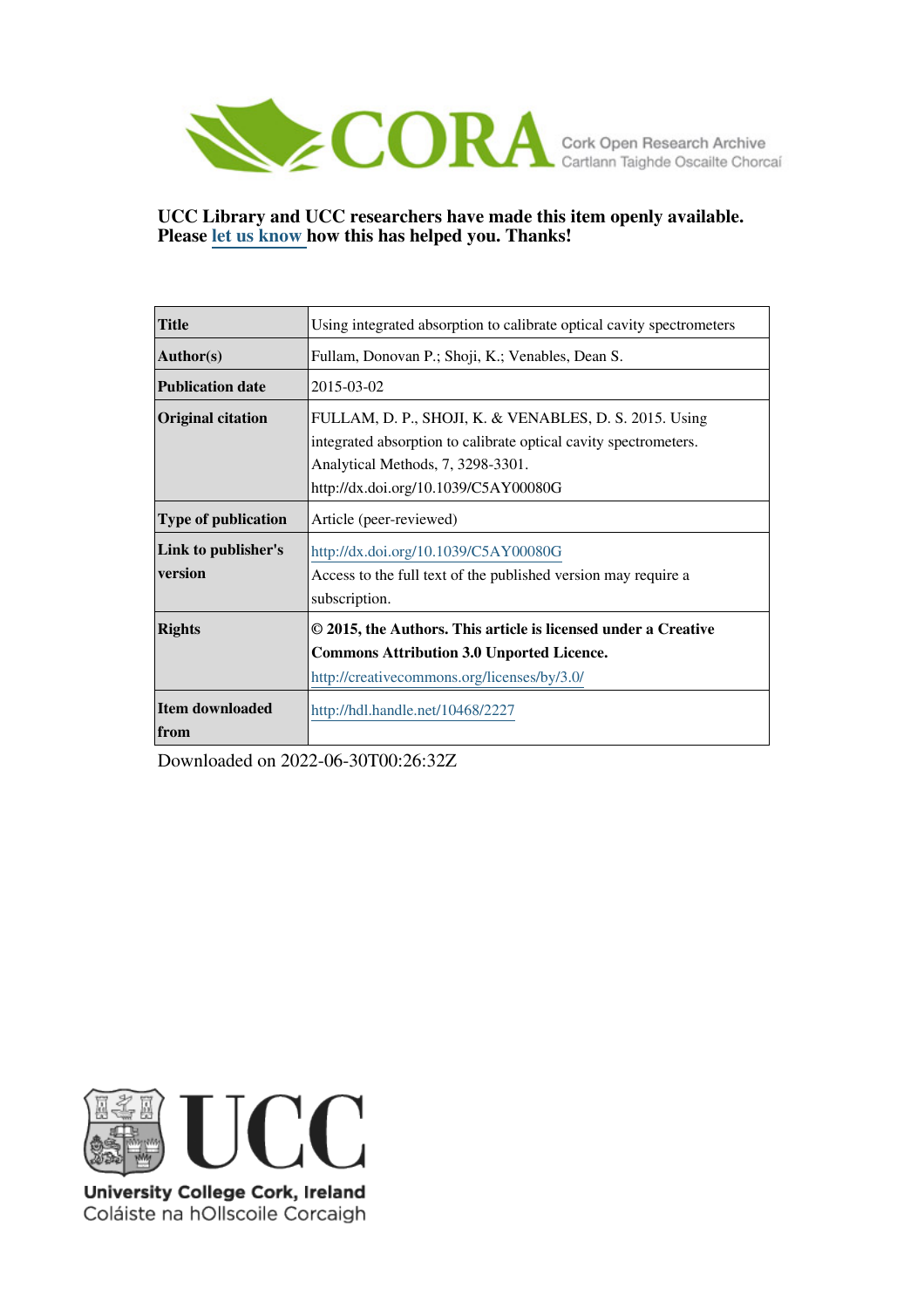# **Analytical Methods**



# TECHNICAL NOTE

Cite this: Anal. Methods, 2015, 7, 3298

# Using integrated absorption to calibrate optical cavity spectrometers

D. P. Fullam,<sup>a</sup> K. Shoji<sup>b</sup> and D. S. Venables<sup>\*a</sup>

Sensitive absorption techniques using optical cavities (such as CEAS or ICOS) generally need the spectrometer response to be calibrated for quantitative measurements. Most calibrations are based on the instrument response to a known, steady state absorption. Such calibrations often have drawbacks in terms of cost, complexity, or convenience, especially for field measurements. In this paper, we show that the relationship between the integrated absorption and a known amount of absorber provides an alternative calibration strategy that yields a highly linear calibration curve and has a low uncertainty. This method is straightforward to implement and offers a practical alternative to other calibration strategies.

### Introduction

Received 11th January 2015 Accepted 27th February 2015 DOI: 10.1039/c5ay00080g www.rsc.org/methods

Optical cavities are an essential tool for extremely sensitive absorption measurements.<sup>1,2</sup> Spectroscopic methods exploiting the properties of such cavities are now widely used in the laboratory and the field for quantitative measurement of gases and liquid spectra. Applications include breath analysis,<sup>3</sup> trace gas detection,<sup>4,5</sup> isotope ratio measurements,<sup>6</sup> and aerosol extinction measurements.<sup>7,8</sup> The forerunner of optical cavity methods, cavity ring-down spectroscopy (CRDS), is considered a calibration-free method as it measures the rate of decay of photons in a cavity (although calibration is sometimes recommended in practice<sup>9</sup>). Cavity-enhanced absorption spectroscopy (CEAS) and other methods measure the transmitted intensity through an optical cavity to determine the extinction coefficient,  $\varepsilon$ :<sup>10</sup>

$$
\varepsilon = \left(\frac{I_0 - I}{I}\right) \frac{1 - R}{L} \tag{1}
$$

where I and  $I_0$  are the measured intensities through the sample and the reference intensity through a clean, non-absorbing matrix or vacuum. The performance of the spectrometer is determined by L, the length of the sample path in the cavity, and  $R$ , the effective mirror reflectivity. Quantitative absorption measurements require careful calibration of  $R$ , and of  $L$  if it is not coextensive with the mirror separation. Calibration of optical cavity instruments remains a focus of recent studies.<sup>11-15</sup>

CEAS systems are generally calibrated by introducing a known, steady-state extinction into the cavity. This may be achieved using a gas of known absorption line strength at a

reduced pressure in an evacuable cavity.<sup>16</sup> For systems operating at ambient pressures, or for liquid samples, a known concentration of an absorbing species is commonly used for the calibration;<sup>6,17,18</sup> absorption by water vapour or the  $O_2-O_2$  dimer in ambient air may also be suitable for calibrating some wavelengths.<sup>13</sup> Equivalently, the difference in Rayleigh scattering between two gases can be used to calibrate highly sensitive spectrometers.<sup>19</sup> Alternative approaches include using antireflection coated optics with calibrated losses,<sup>5</sup> or measuring the phase shift of a modulated light source or the ringdown time.<sup>12,14,15</sup> These calibration methods are often inconvenient or costly, requiring gas mixtures, multiple gas bottles, or more complex instrumentation. The requirements for these calibrations may be particularly onerous in field instruments. An alternative, robust, and accurate calibration method, applicable to the actual operating conditions of a given instrument, would be desirable. **TECHNICAL NOTE**<br>
Crosskink<br>
Carrie And Mathematics 2015, 7.398<br>
Carrie And Mathematics 2015, 7.398<br>
Carrie And Mathematics 2015, 7.398<br>
Carrie And Mathematics 2015, 7.398<br>
Carrier and Mathematics 2015, 7.598<br>
Carrier and

> In this paper, we demonstrate that the integrated absorption produced by a known amount of absorbing, volatile compound is an effective and accurate calibration approach for CEAS instrumentation. We relate the integrated absorption to spectrometer performance, and provide experimental evidence for the accuracy of this calibration strategy.

## Experimental

A field-deployable incoherent, broadband cavity-enhanced absorption spectrometer (IBBCEAS) instrument was used to demonstrate the calibration procedure. The system was similar to other instruments and only a brief description will be given here.<sup>20</sup> The spectrometer comprised two moderately reflective  $(R)$  $= 0.994$  to 0.998) dielectric mirrors with a maximum reflectivity region extending from 300 to 460 nm. Mirrors were separated by 114 cm; the sample inlet and outlet were 92 cm apart and approximately centred with respect to the cavity mirrors. This

a Department of Chemistry and Environmental Research Institute, University College Cork, Cork, Ireland. E-mail: d.venables@ucc.ie

b Department of Chemistry, Kyoto University, Kyoto, Japan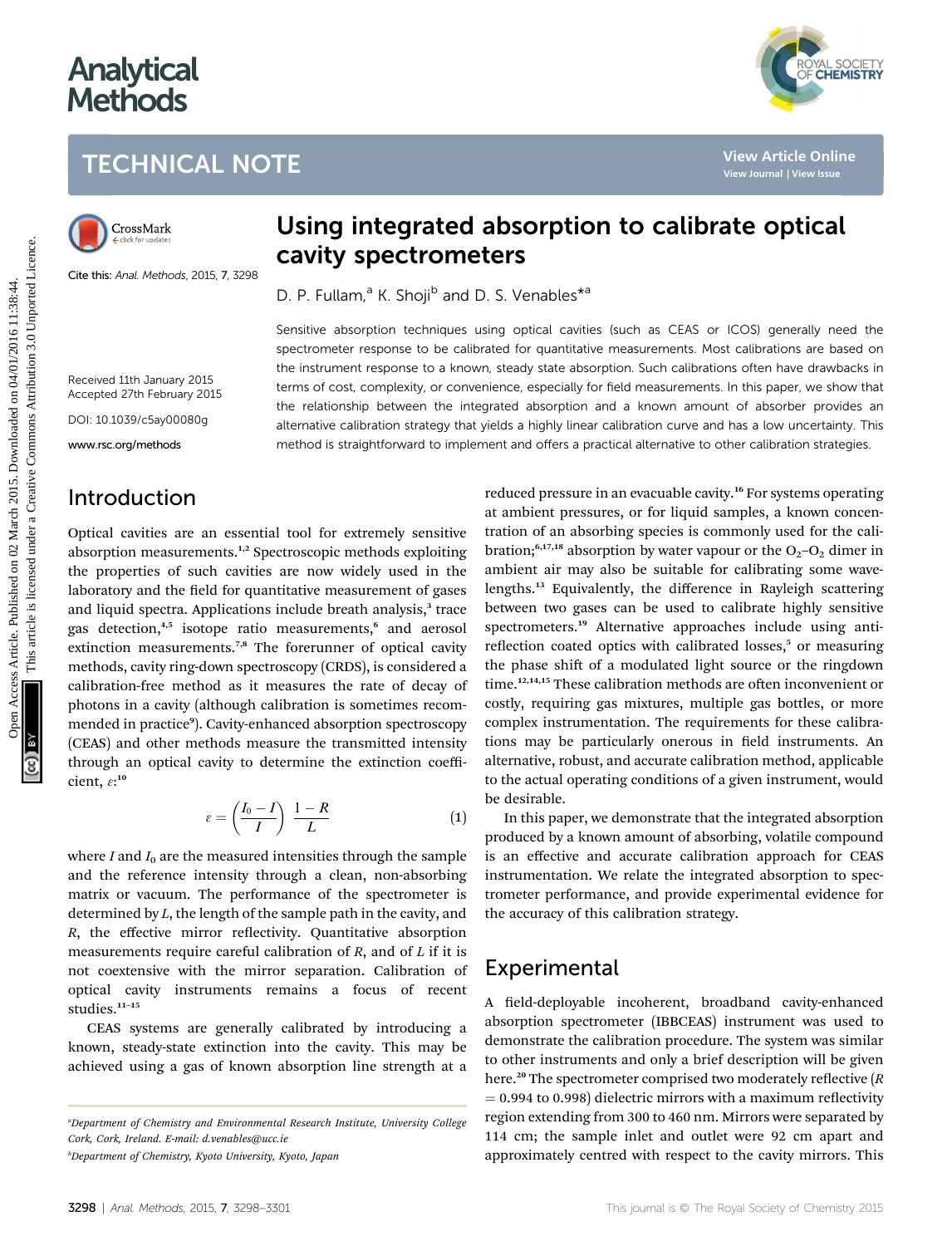configuration gives rise to a dead volume between each cavity mirror and the nearest inlet or outlet. The inlet sampled laboratory air and incorporated an inline septum for introducing calibration standards. The sample was drawn through the system by a small vacuum pump and a flowmeter controlled the flowrate to between 1 and 5  $\mathrm{d m^3\, min^{-1}}.$  The light source of the spectrometer was a high powered LED with an emission maximum at 366 nm. The intensity spectrum of light transmitted through the cavity was measured using an Andor Shamrock 163 spectrometer equipped with an iDUS CCD detector.

Biacetyl (butane-2,3-dione; Aldrich, 97%) and methyl vinyl ketone (butenone; Aldrich, 99%) were used as calibration standards. The boiling points of these compounds are 88  $\degree$ C and 81.4  $\degree$ C, respectively, and their absorption cross sections have been reported.<sup>21,22</sup> A 10  $\mu$ L microlitre syringe was used to introduce precise volumes of these liquids into the inlet flow of the system. For determining the retention time in the system, NO2 was introduced into the inlet stream from a gas-tight syringe through the septum.

### Results and discussion

#### Integrated absorption in the spectrometer

The relationship between the integrated absorption, the amount of calibration standard in the system, and the instrument calibration parameters must account explicitly for the time-dependence of the absorber passing through the optical cavity. The instantaneous response of the system,  $I(t)$ , depends on the average number density,  $N(t)$ , and hence the number of molecules,  $n(t)$ , in the cavity at time, t:

$$
\frac{I_0(t) - I(t)}{I(t)} = \frac{\Delta I(t)}{I(t)} = N(t) \frac{\sigma L}{1 - R} = \frac{n(t)}{V_C} \frac{\sigma L}{(1 - R)}
$$
(2)

where  $V_C$  is the volume of the sample gas in the cavity and  $\sigma$  is the absorption cross section of the molecules. The integral of the fractional intensity change, which we hereafter refer to as the integrated absorption, A, arising from the absorption of a single molecule is

$$
A = \int_{t=0}^{\infty} \frac{\Delta I(t)}{I(t)} dt = \frac{\sigma L \tau}{V_C (1 - R)}
$$
(3)

where  $\tau$  is the residence time of the molecule in the cavity. The integrated absorption,  $A_T$ , from a total of  $n_T$  molecules is then

$$
A_{\rm T} = \frac{n_{\rm T}\sigma L\tau}{V_{\rm C}(1-R)}\tag{4}
$$

An identical integrated absorption as that in eqn (4) could be produced over the residence time by the continuous absorption of a constant number density of molecules,  $N_{\rm C}$ :

$$
A_{\rm T} = \frac{\Delta I}{I} \tau = \frac{N_{\rm C} \sigma L \tau}{(1 - R)} \tag{5}
$$

This constant number density of this time could be produced by the same total number of molecules in the flowing stream:

$$
N_{\rm C} = \frac{n_{\rm T}}{V_{\rm S}}\tag{6}
$$

where  $V<sub>S</sub>$  is the volume of the sample stream giving rise to this concentration. It follows that  $V_s = f\tau$ , where f is the flowrate of the sample stream. Accordingly, the integrated area of a fixed number of molecules is

$$
A_{\rm T} = \left(\frac{n_{\rm T}}{f}\right) \left(\frac{L}{1-R}\right) \sigma \tag{7}
$$

The effective pathlength of light through the sample,  $L/(1-R)$ , can be determined from the slope of  $A_\mathrm{T}$  against  $n_\mathrm{T}$  at a particular flowrate.

#### Calibration measurements

The time profile of the fractional intensity change,  $(\Delta I/I)$ , at 366 nm is shown in Fig. 1 for a series of injections of biacetyl into the spectrometer inlet stream. The integrated absorption was taken as the area under the peak after removing the baseline (estimated between the start and end of the peak). The integrated intensity changed linearly with the volume of the calibration standard (Fig. 2), regardless of the flowrate. No effect associated with changes in the gas refractive index was observed, and the calculated refractive indices of the calibration gas in the spectrometer were virtually identical to that of the matrix gas. Good repeatability was found: the standard deviation of the integrated absorption of 10 µL volumes of biacetyl was 3.4% (5 observations at 5  $\mathrm{dm^{3}\,min^{-1}}$ ). Some of the variation is likely due to variations in the volume dispensed as the reproducibility of typical microlitre syringes is around 1%. Technical blots<br>
configuration provide on distribution block are considered by the same continuous continuous continuous continuous continuous continuous continuous continuous continuous continuous continuous continuous c

> Although eqn (7) suggests that the integrated absorption should be proportional to  $1/f$ , the experimentally observed dependence indicates a more complex relationship (Fig. 3). The effect of the flowrate likely reflects the particular geometry of our sample cell: at low flowrates, greater diffusion of the sample



Fig. 1 Time profile of the fractional intensity change,  $(\Delta I/I)$ , at 366 nm in the spectrometer for injections of liquid biacetyl into the spectrometer inlet stream at a flowrate of 5 dm<sup>3</sup> min<sup>-1</sup>. The dispensed volumes (in order) were 1, 2, 4, 6, 8, and 10  $\mu$ L.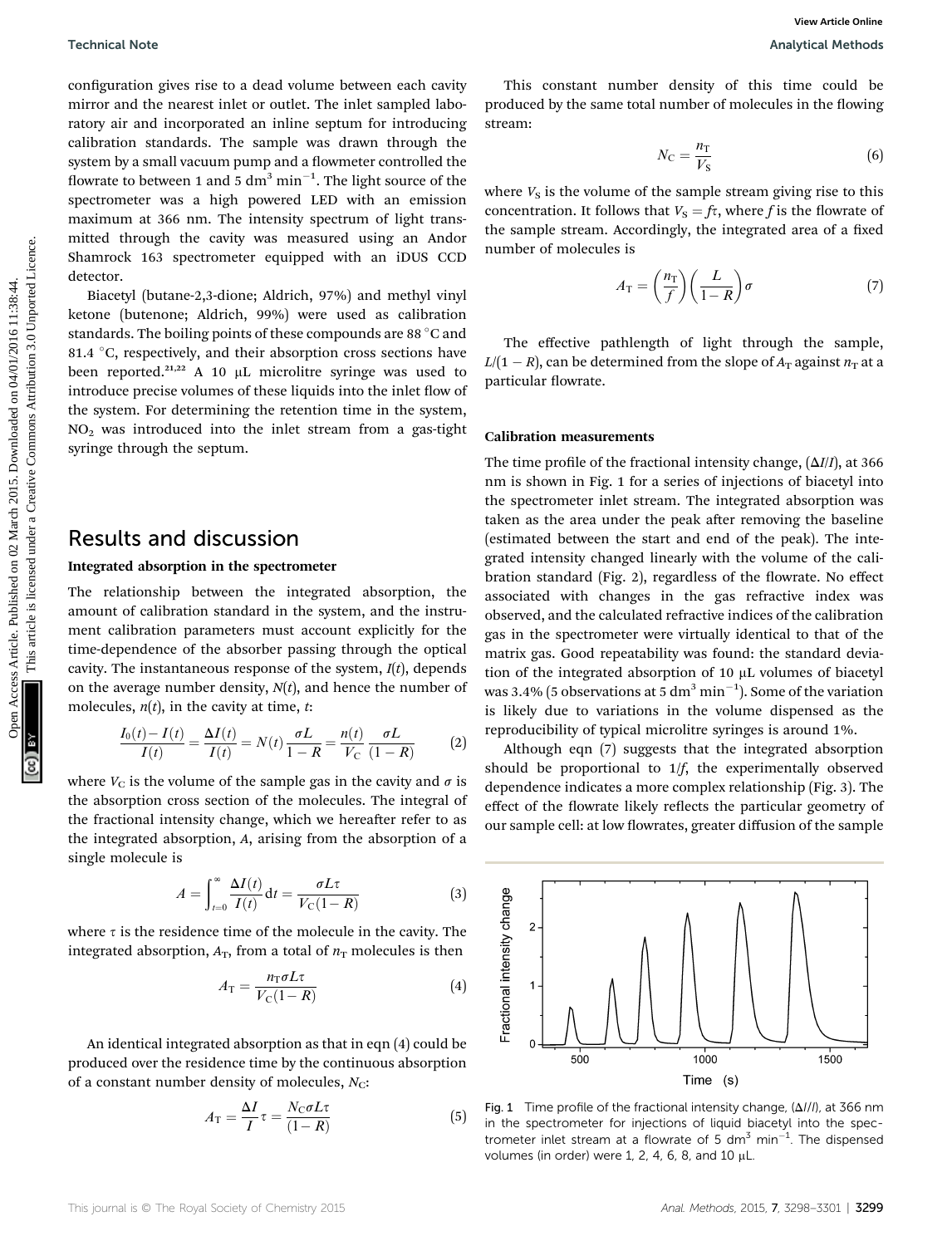

Fig. 2 Calibration curves of integrated absorption,  $A_T$ , against volume of calibration standard at a flowrate of 5 dm<sup>3</sup> min<sup>-1</sup>. The slopes and standard errors are: biacetyl (black squares)  $189.2 \pm 0.3$  s  $\mu$ L<sup>-1</sup>, and methyl vinyl ketone (blue triangles) 224.6  $\pm$  1.6 s  $\mu$ L $^{-1}$ . Other flowrates also produced linear calibration curves.



Fig. 3 Dependence on reciprocal flowrate, 1/f, of the integrated absorption of 10  $\mu$ L biacetyl (solid black squares), and of the residence time of  $NO<sub>2</sub>$  (blue open circles) in the sample cavity. Within our control of the flowrate  $(\pm 5%)$ , both curves display the same flowrate dependence, as indicated by eqn (4).

into the dead volume near the mirrors would occur, in effect increasing the residence time and sample volume in the cavity. These spaces would be flushed more rapidly at higher flowrates. The residence time of the sample was determined with short pulses of  $NO<sub>2</sub>$  introduced into the inlet stream (Fig. 3). The residence time displays the same dependence as the integrated intensity on the reciprocal flowrate, indicating that the enhancement in the integrated intensity is a result of the longer residence time of the sample in the cavity.

Based on the above data for 366 nm, we calculated the characteristics for our spectrometer using the biacetyl and methyl vinyl ketone data. At 5 dm<sup>3</sup> min<sup>-1</sup>,  $L/(1 - R)$  is 156 m, indicating the large pathlength enhancement achieved using the optical cavity. Assuming  $L \approx 0.92$  m (the distance between the sample inlet and outlet) the mirror reflectivity is estimated to be 0.9941, in good agreement with the manufacturer's specifications. The calibration is readily applied to the full spectral range of the spectrometer.

The uncertainties associated with this calibration method are low and should be appropriate for most applications. In our results, the standard error in our calibration curves was below 1%; as a result, the overall uncertainty in the calibration would

be dictated by the uncertainty in the absorption cross section (typically around 5%). Based on our repeatability results, the uncertainty of a single point calibration would be 6% and only marginally larger.

Practical use of this calibration method requires a calibration standard that meets several criteria. First, it must absorb appreciably in the spectral region of interest. Second, the standard must be sufficiently volatile to evaporate quickly in the sample stream. The standard need not be a liquid itself; it could be dissolved in a volatile solvent. Other desirable properties for the standard are chemical inertness in the spectrometer and long term stability in the storage container. Both of our calibration standards meet these criteria: the long wavelength limit of methyl vinyl ketone absorption extends to about 380 nm while biacetyl absorbs up to 460 nm, allowing coverage of a significant portion of the visible spectrum. Volatile, absorbing compounds are uncommon at longer wavelengths, but  $Br_2$  or  $I_2$ (in solution) may be suitable for calibrating some spectrometers across the visible region, although these compounds have drawbacks of being corrosive and toxic. Arabytical Methods<br>
Sometical Methods<br>
Sometical Methods<br>
Sometical Methods<br>
Sometical Methods<br>
Sometical Methods<br>
Sometical Methods Theoretical Methods Tests, Here on the properties are different and the second attachemi

More generally, however, calibration standards need not be volatile liquids. The central point of this work is that the integrated absorption from a known amount of any calibration standard can be used to calibrate a spectrometer, eqn (7). This applies even if the standard's concentration in the cavity and hence its absorption are time-dependent (as in Fig. 1). A calibration using the integrated absorption has the advantage of allowing a variety of other calibration standards and strategies to be used, as appropriate or convenient for a given instrument. These strategies include dispensing a fixed volume of vapour from the headspace of a volatile substance or in situ formation of the calibration standard when the stoichiometry of product formation is well understood. The method can also be used to calibrate the spectrometer response at a single wavelength; the unquantified absorption of a broad absorber can then the scaled to calibrate the overall spectral response of the system.<sup>23</sup> Moreover, this approach is applicable to all spectral regions. An advantage of the approach is that the calibration applies directly to the particular operating conditions of the spectrometer.

## **Conclusions**

The integrated absorption can be used to calibrate the performance of an optical cavity spectrometer when the total amount of absorber in the sample is known. We have developed the relationship between the optical cavity calibration parameters and the amount of calibration standard; the linearity of this relationship was experimentally demonstrated by adding a volatile absorbing compound in the inlet stream. The uncertainties associated with this calibration method are low and depend mainly on the uncertainty in the absorption cross section. These results show the value and potential convenience of this calibration strategy for optical cavity spectrometers, particularly when deployed outside of laboratory environments.